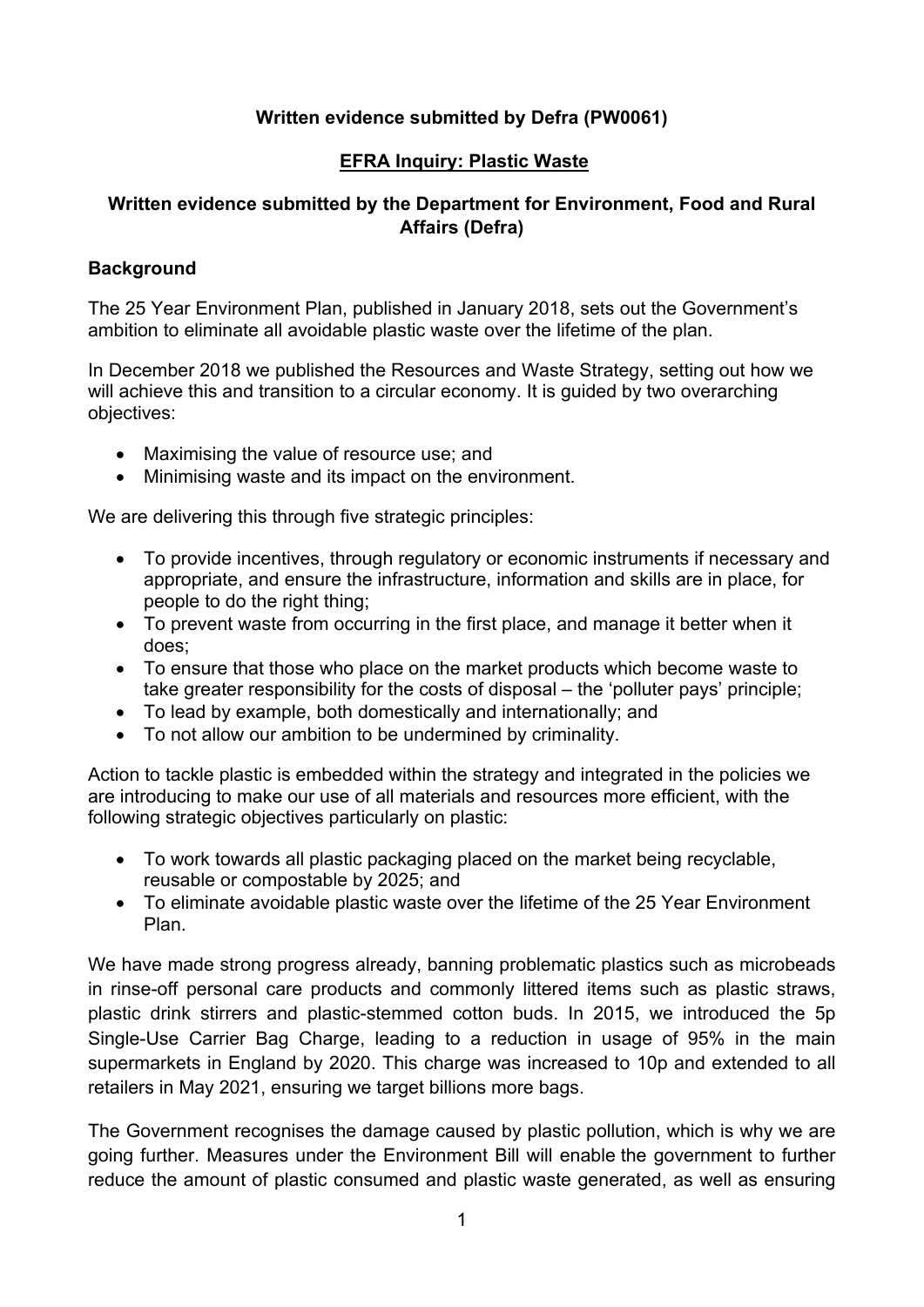more plastic used can be re-used or recycled. These include powers to introduce extended producer responsibility and deposit return schemes, and to establish greater consistency in the recycling system. It will also allow us to place charges on single-use plastic items in addition to plastic carrier bags; set minimum resource efficiency and information requirements for products; and better control the export of plastic waste, including powers to ban the export of plastic waste to non-OECD countries.

More recently, we announced we will consult on banning single-use plastic plates, cutlery and polystyrene beverage containers, another step in reducing consumption of unnecessary plastic and the damage caused by commonly littered plastic items.

## **Inquiry Questions**

*1. What measures should the UK Government take to reduce the production, consumption and disposal of single-use plastics in England? Are the measures announced so far, including a ban on certain single-use plastics and a plastic packaging tax, sufficient?* 

## Single-Use Item Bans and Charges

Since the introduction of the Single-Use Carrier Bags (SUCBs) Charge in October 2015, their usage has reduced by 95% in the main supermarkets. In May 2021, the charge was increased from 5 pence to 10 pence and extended to all retailers, to build on the success of the charge so far and create a level playing field for all retailers. Micro, small and medium sized enterprises (MSMEs) circulated around 3.2 billion SUCB in 2018, accounting for over 80% of the SUCBs in circulation in England. This is expected to reduce SUCBs issued by MSMEs by 80% within 10 years.

In general, we prefer helping people and companies make the right choice, rather than banning things outright and it is ultimately for businesses to decide what packaging and packaging materials they use to supply products to customers. There may, however, be times when a ban is appropriate as part of a wider strategic approach. This is why we introduced measures to restrict the supply of plastic straws, plastic drink stirrers, and plastic-stemmed cotton buds in October 2020. We continue to review the latest evidence on problematic products and/ or materials to enable a systematic approach to reducing unnecessary single-use plastic products, including problematic packaging materials. As a result, we have recently announced our intention to consult on banning single-use plastic plates, cutlery and expanded and extruded polystyrene beverage containers this Autumn.

## Collection & Packaging Reforms

New powers provided by the Environment Bill will allow us to introduce Extended Producer Responsibility (EPR) for packaging, a Deposit Return Scheme (DRS) for drinks containers, and consistent recycling collections in England. We recently consulted on our proposals for these and are currently considering the responses we received. We will publish the final Government responses in due course.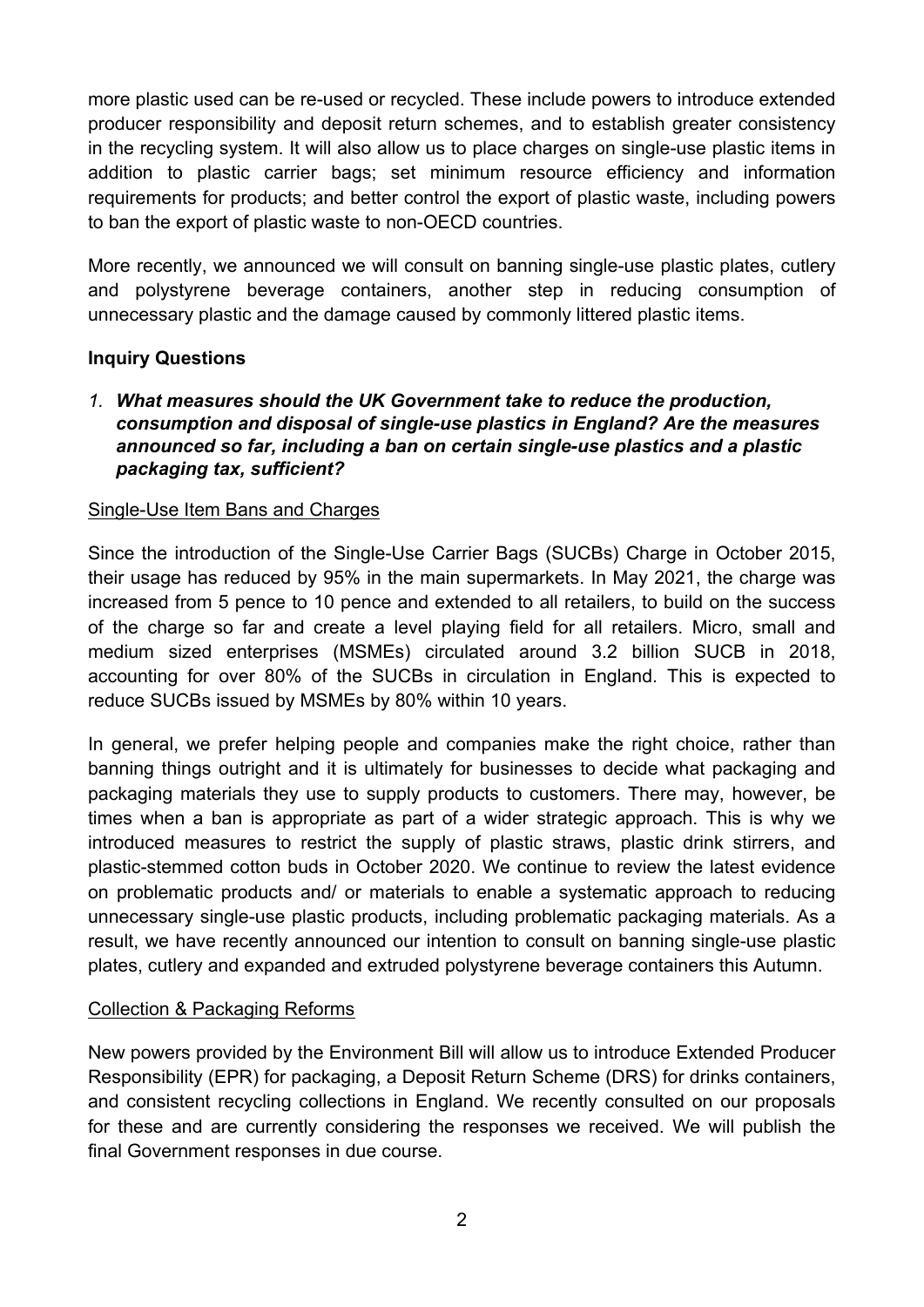EPR for packaging aims to encourage industry to reduce the amount of material they use and increase the use of recyclable and reusable alternatives. EPR for packaging would see producers of packaging paying the costs associated with managing the packaging that they place on the market, including at end of life. This is intended to make producers think carefully about the necessity of any packaging they use. It is also proposed that producer's fees would be varied to account for certain criteria, including recyclability, so producers who use easily recyclable packaging will pay less. These measures will provide a strong incentive to these businesses to make more sustainable decisions when designing and using packaging.

The Plastic Packaging Tax (PPT), by HMT, will ensure more packaging on the UK market is made from recycled plastic, in turn supporting further investment in UK recycling. Set at £200 per tonne on packaging with less than 30% recycled content, the tax will be introduced from April 2022 and will incentivise industry to use recyclable plastic waste when producing plastic packaging. This will reduce plastic waste, keep the material within the economic cycle for longer and have significant benefits on climate change issues too.

Further to this, in its 2019 manifesto, the Government committed to introducing a DRS for single-use drinks containers. We expect DRS to deter littering; increase recycling; provide higher quality recyclate for reprocessors; and change consumer behaviours with potential beneficial knock-on effects to other environmental activities. The intention is that it will be as easy as possible for consumers to return drinks containers and redeem their deposits. Consumers are charged a deposit up-front when they buy a drink in a container that is in scope of the scheme. The deposit can be redeemed when the empty container is returned. We know that well run deposit return schemes in other countries collect over 90% of plastic drinks bottles placed on the market.

In 2019 we consulted on proposals to increase consistency in recycling collections from households and businesses in England. Following support for these proposals, we have introduced legislation through the Environment Bill requiring English local authorities to collect a consistent set of recycling from households, including plastic packaging. The Environment Bill also requires all businesses in England to make arrangements to recycle the same set of materials. This will help to reduce confusion with recycling, mean more recycled material is available to use in the products we buy, and grow the UK recycling industry.

In May 2021 we published a second consultation on recycling consistency. This consultation included proposals on the plastic recyclable materials in scope of household and business collections. The consultation has now closed, and we are currently analysing responses. We intend to publish our Government response in due course.

## *2. How should alternatives to plastic consumption be identified and supported, without resorting to more environmentally damaging options?*

Materials are not inherently 'good' or 'bad', however, unnecessary or in inappropriate use of materials and their incorrect disposal can cause significant environmental damage. This is why we take an evidence-based and holistic approach to policy making on reducing our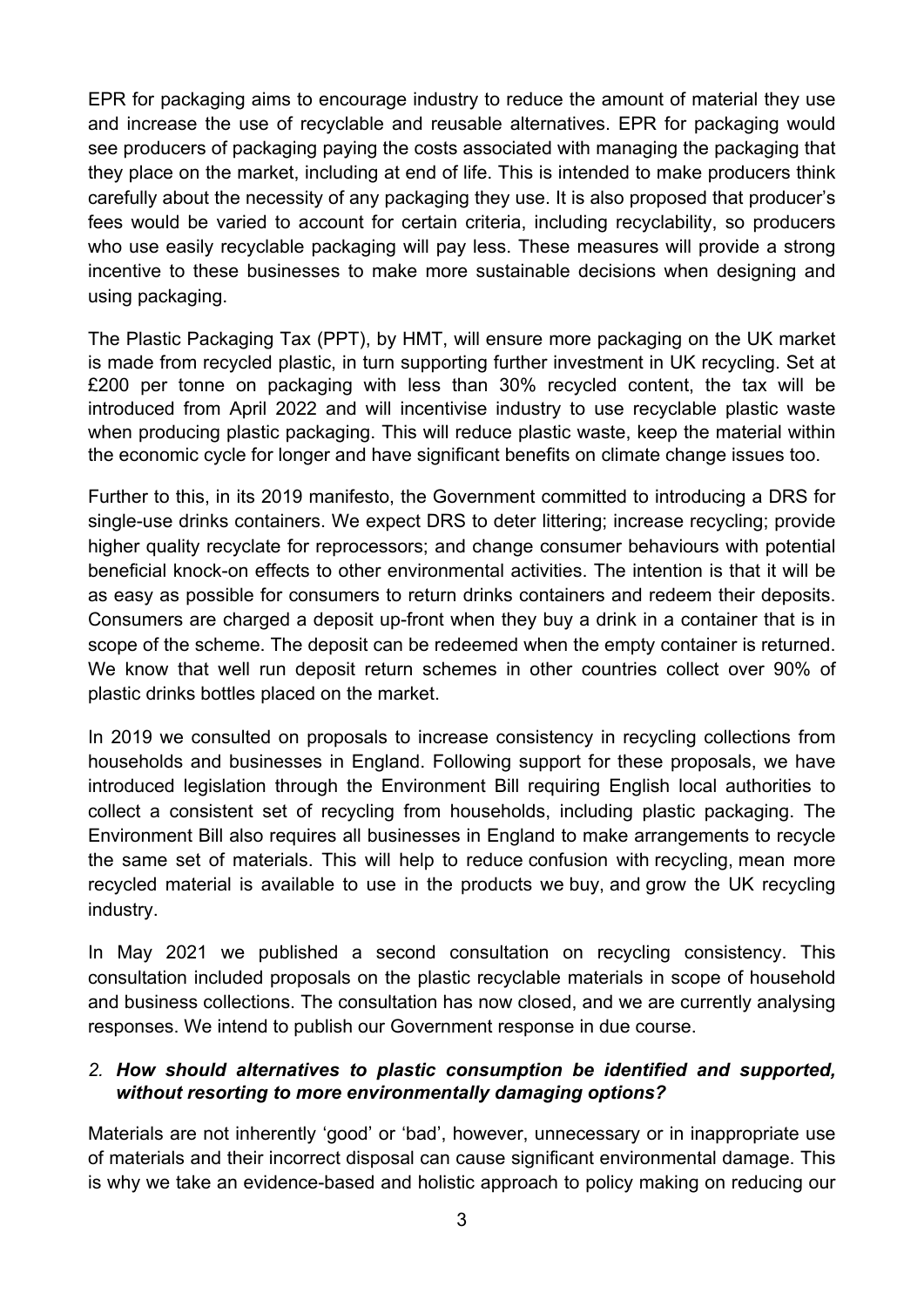consumption of raw materials and resources and take steps to avoid unintended consequences e.g. from 'material switching'.

Innovation will be vital in our efforts to tackle plastic pollution and climate change together. Whilst the bioeconomy is already a large part of the UK economy, supporting key industries and generating significant economic impact, the ambition from the Bioeconomy Strategy is to double the size of the bioeconomy by 2030. The development of bio-based plastics, those made from organic sources such as food waste, could be a key part of this, and reduce our reliance on fossil fuels.

The Government welcomes innovations that have a positive impact on the environment and incentivises business-led technology innovation through the UK's innovation agency, Innovate UK. Innovate UK's role is to fund business-led innovation through the allocation of competitively awarded grants, delivered through competitions.

The Government put together a package of over £100m for research and innovation to tackle issues arising from plastic waste. £38m was set aside through the Plastics Research and Innovation Fund, the last funding competition of which opened in June 2020. The Resource Action Fund included £10m to pioneer innovative approaches to boosting recycling and reducing litter. £60 million has been allocated to the Industrial Strategy Challenge Fund, alongside £150m from industry, towards the development of smart, sustainable plastic packaging (SSPP), with the aim of making the UK a world-leader in sustainable packaging for consumer products. Two SSPP funding opportunities have been open for bids in 2021: the SSPP Demonstrator Round 2 and the SSPP business-led research and development competition.

In addition, by using evidence gathered from consultations and calls-for-evidence, we can ensure policy decisions are informed by a wide evidence base, are well-considered and have the desired impact. These processes help to build on an existing pool of knowledge, allowing implementation of policy on an evidence-led basis. For example, our upcoming consultation on proposals to ban single-use plastic plates, cutlery and polystyrene beverage containers will seek to explore the issue of alternatives with all stakeholders – within industry, the scientific community, and consumers. We will listen and actively engage with these groups to ensure that the decisions we make do not, simply shift the problem elsewhere. We will continue to explore the implications of shifting customer behaviours as a result of policy decisions.

The issues of plastic consumption and subsequent poor-end-of-life management is a global challenge and not one solely for the UK. As a result, the UK is working collaboratively across borders to find the right solutions and identify suitable alternatives. We continue to engage internationally with our global partners such as the United Nations Environment Assembly to explore the most suitably, environmentally friendly solutions and to ensure we share information, research and evidence at all levels, all the way from individual consumers to other nations.

#### *3. Is the UK Government's target of eliminating avoidable plastic waste by 2042 ambitious enough?*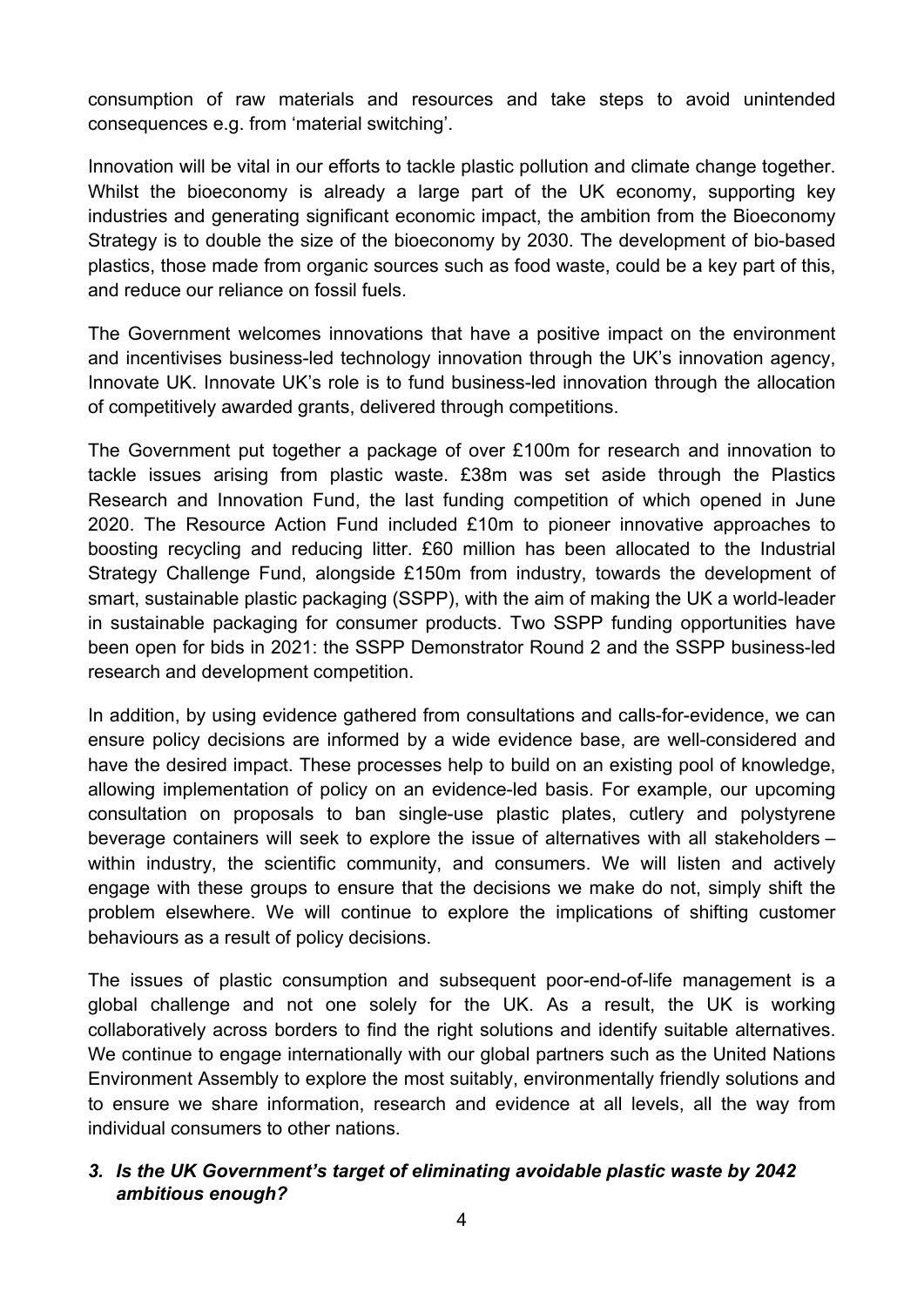Yes. Eliminating avoidable plastic waste by 2042 is an ambitious target. In their plastic market situation report the Waste and Resource Action Programme (WRAP) estimate 2.36Mt of plastic packaging and 2.5Mt of non-packaging plastic waste was generated in the UK in 2017. This is a significant volume of plastic waste and demonstrates the scale of the challenge we face. We are making progress to meet this target and a recent plastic flow report by Valpak suggested the amount of plastic packaging generated in the UK fell to 2.29Mt in 2019. Our Collection and Packaging Reforms will have a significant impact in helping us meet this target, by increasing recycling and demand for recycled plastic and encouraging greater reuse.

However, this is not the only target we are working towards. As discussed in other questions, we are working towards all plastic packaging being recyclable, reusable or compostable by 2025 (NB: see note on compostable packaging in question 4). In addition, the Environment Bill will require the Government to set at least one long term target in the area of resource efficiency and waste reduction to drive further progress. We are currently considering how a long-term target to reduce residual waste might give appropriate consideration to individual material streams, but the Government wants to ensure we take a holistic approach to reduce consumption of all materials, including plastics.

## International Commitments

As well as setting domestic targets, recognising that plastic pollution is a global issue that requires global solutions, we are driving change internationally, through the G7, G20, the Commonwealth and United Nations Environment Assembly. In the "Osaka Blue Ocean Vision", we committed to reduce additional pollution by marine plastic litter to zero by 2050. In 2018, the UK and Vanuatu launched the Commonwealth Clean Ocean Alliance. This Alliance has grown to a community of 34 countries, over half the Commonwealth, all committed to taking action to reduce plastic pollution in the oceans. Globally we are working towards the long-term elimination of plastic pollution. To accelerate this and achieve the system-change needed the UK supports starting negotiations on a new global agreement to tackle marine litter and plastic pollution at the resumed session of the Fifth UN Environment Assembly.

# *4. Will the UK Government be able to achieve its shorter-term ambition of working towards all plastic packaging placed on the market being recyclable, reusable or compostable by 2025?*

We are working towards this ambition through supporting initiatives that encourage industry to act on a voluntary basis and by introducing regulations.

## WRAP – UK Plastics Pact

The Government funds the Waste and Resources Action Programme (WRAP), who run The UK Plastics Pact (UKPP). The UKPP is a collaborative initiative to create a circular system that keeps plastic in the economy and out of the natural environment. It was set up in partnership with the Ellen MacArthur Foundation. UKPP members cover the entire plastics value chain and are responsible for 80% of plastic packaging sold through UK supermarkets, and approximately 50% of the total plastic packaging placed on the UK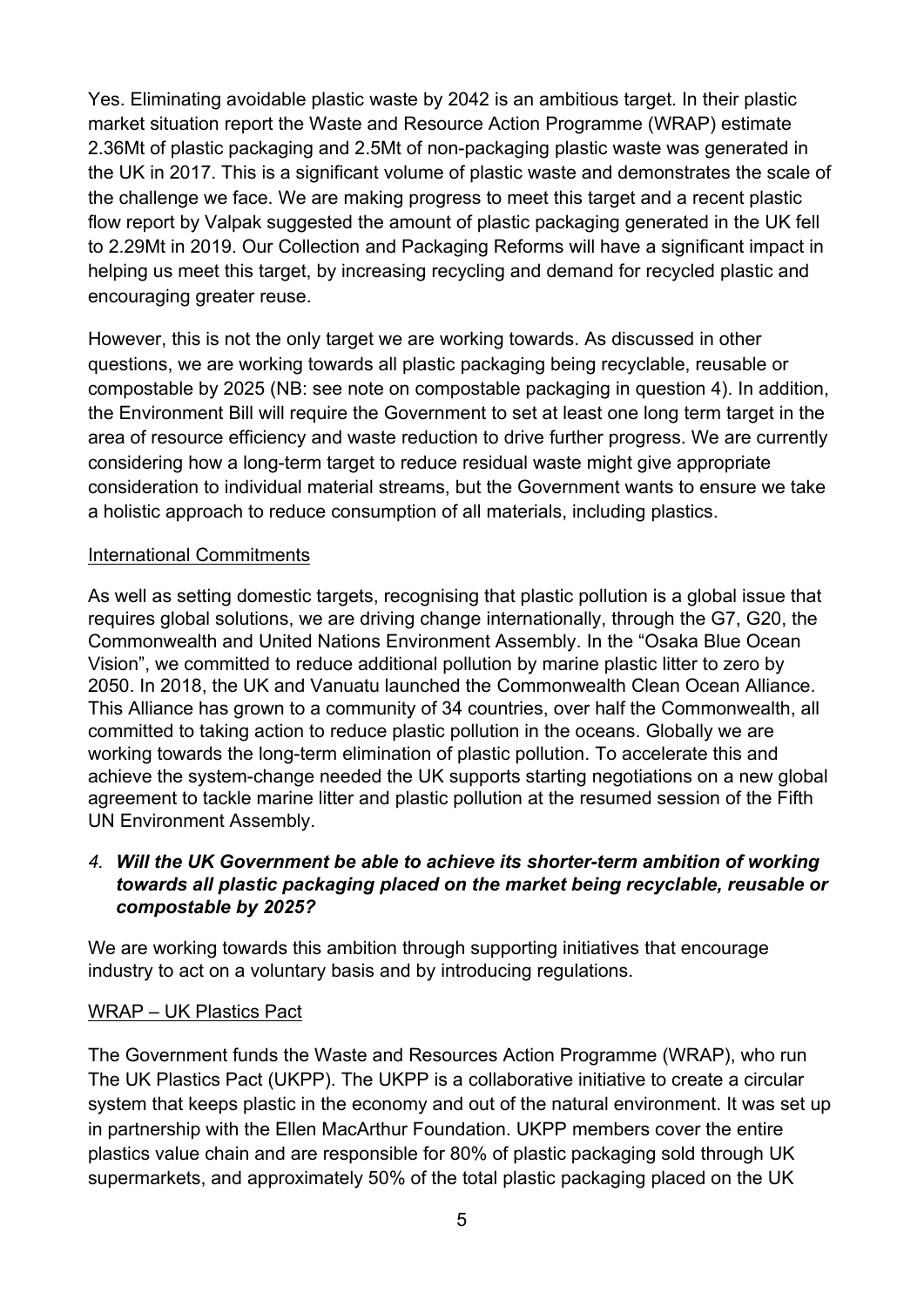market. Members have committed to achieve the following targets for plastic packaging by 2025:

- 100% to be reusable, recyclable or compostable
- 70% to be effectively recycled
- 30% average recycled content across all plastic packaging
- Action taken to eliminate problematic or unnecessary single-use plastic packaging items

According to the UKPP, 64% of plastic packaging placed on the market by Pact members is recyclable, demonstrating excellent progress against this target. This, coupled with an increasing number of reuse and refill trials and the phasing-out of hard to recycle black plastic by Pact members, demonstrates industry is taking action.

# Collection and Packaging Reforms

In addition to the measures mentioned previously (question 1) encouraging producers to design and use of recyclable packaging under EPR for packaging, obligated producers will be required to achieve ambitious recycling targets for in-scope packaging, with proposals set out in the recent consultation. This included plastic packaging recycling targets, of 41% in 2024 increasing to 56% in 2030.

The recent EPR consultation sought views on the introduction of obligations to encourage the use of re-useable and re-fillable packaging, including on establishing a reuse and refillable packaging policy approach by 2023, with the aspiration of introducing re-use/refill obligations on producers from 2025.

The recent consultation on introducing a DRS also proposed a target for the scheme to achieve a 90% collection rate of in-scope materials to be recycled, with a view to phasing this target in over the first 3 years of the operation of the scheme.

In our recent consultation on 'Consistency in Household and Business Recycling in England,' we consulted on proposals to include plastic films and flexible packaging into household collection services by the end of 2026/27. We also consulted on proposals to introduce plastic films and flexible packaging into business collection services by the end of 2024/25. With around a third of the 2.4mt of plastic packaging being films and flexibles and around half of this consumer packaging, the recyclability of these materials and their collection for recycling is a key consideration in the setting of future targets.

Packaging EPR, together with our proposals for a Deposit Return Scheme for beverage containers and for a core set of materials to be collected from households and businesses for recycling in England, will reduce the amount of difficult to recycle material and increase the supply of good quality material, including used plastic packaging, for recycling.

# Compostable plastic

In April 2021, we published our response to the call for evidence on the need for standards for bio-based, biodegradable and compostable plastics and have updated our position on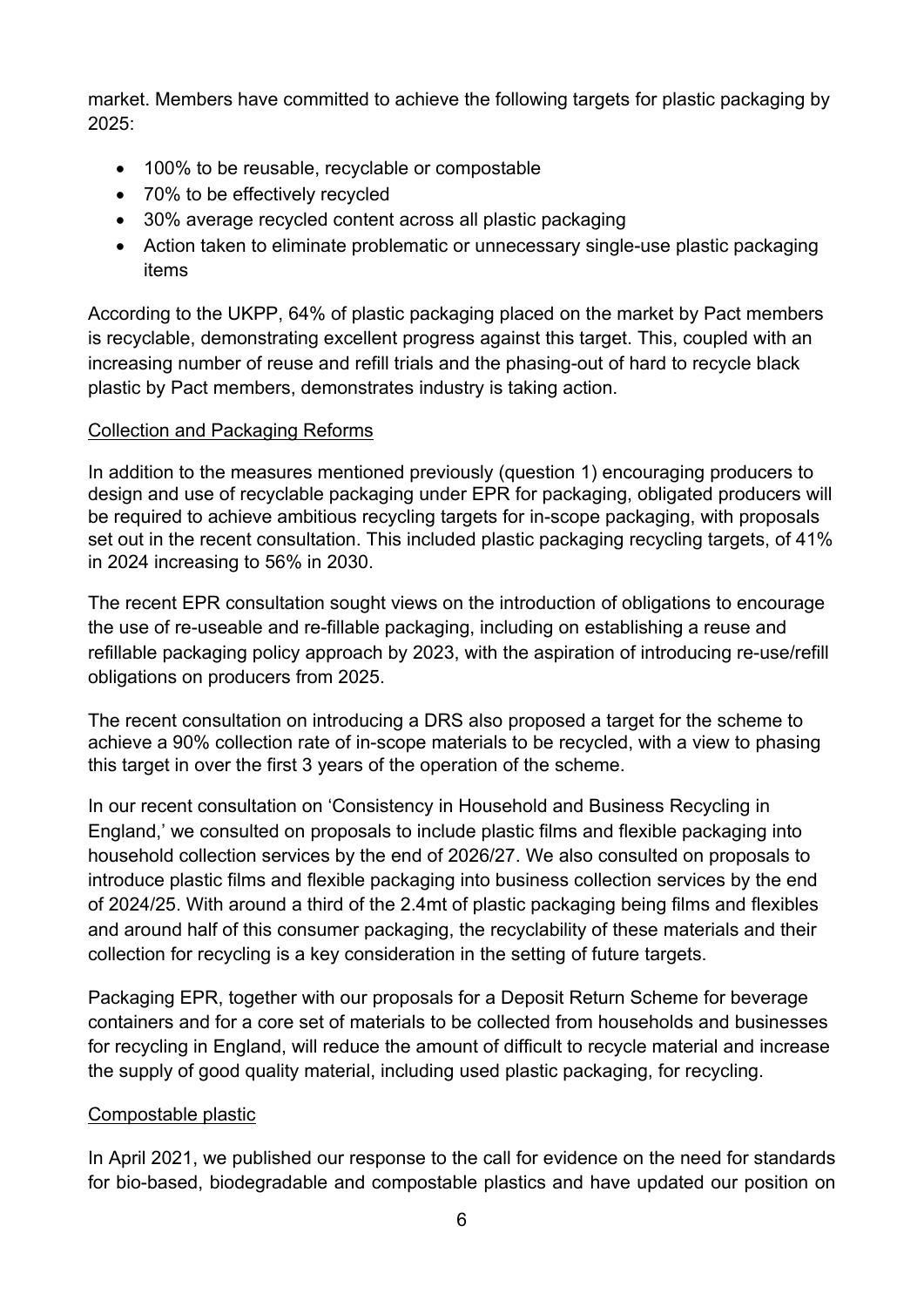these materials in light of the evidence and feedback received in response to this call for evidence.

Plastic products can provide proof of compostability by meeting the harmonised European standard, BS EN 13432 or BS EN 14995. Compostable plastics must be treated in industrial composting facilities to be broken down and, when processed incorrectly, can be a source of microplastics and contaminate recycling streams. Stakeholder engagement and responses to our call for evidence highlighted that even when compostable plastics are sent to industrial composters, they are often stripped out along with other plastics and landfilled or incinerated.

As a result, and in line with Government's Resource and Waste Strategy our focus is on increasing the reuse and recycling of plastics, though we recognise there is a valid role for compostable plastics in some niche applications. For example, where the infrastructure required is in place, compostable plastics have the potential to ensure less food waste ends up in landfill where it can emit powerful greenhouse gases. However, we do not think that packaging as a whole constitutes a niche application and will be focusing on working towards all plastic packaging being reusable and recyclable in the first instance, with compostable plastic used only where no other option is available.

The Government's response to the call for evidence can be read in full here: [https://www.gov.uk/government/consultations/standards-for-biodegradable-compostable](https://www.gov.uk/government/consultations/standards-for-biodegradable-compostable-and-bio-based-plastics-call-for-evidence)[and-bio-based-plastics-call-for-evidence](https://www.gov.uk/government/consultations/standards-for-biodegradable-compostable-and-bio-based-plastics-call-for-evidence)

#### *5. Does the UK Government need to do more to ensure that plastic waste is not exported and then managed unsustainably? If so, what steps should it take?*

Under UK legislation, businesses involved in the export of waste are required to take all necessary steps to ensure the waste they ship is managed in an environmentally sound manner throughout its shipment and during its recycling. It is illegal to export waste from the UK to be disposed of overseas, apart from in exceptional circumstances, and any UK operators found to be illegally exporting waste can face a two-year jail term and an unlimited fine. There are, therefore, strict controls in place that UK exporters must adhere to.

The Government is committed to dealing with more of our plastic waste at home and we are already taking steps to achieve this. We have committed to banning exports of plastic waste to non-OECD countries and the Environment Bill includes a power which will allow us to deliver on this commitment. We will consult in 2022 on options to deliver the ban. Powers in the Environment Bill will also allow us to go further and make it even harder for criminals to illegally export waste by introducing the 'Electronic Tracking of Waste'. This will make it harder for criminals to circumvent controls through deliberate misdescription of waste. Dealing with more waste domestically will require an increase in reprocessing capacity and the Government has committed to several policies to stimulate investment in this area. The Environment Bill contains further powers allowing us to deliver a 'Deposit Return Scheme' for drinks containers which will allow high quality materials to be collected in greater quantities, 'Extended Producer Responsibility' for packaging which will ensure